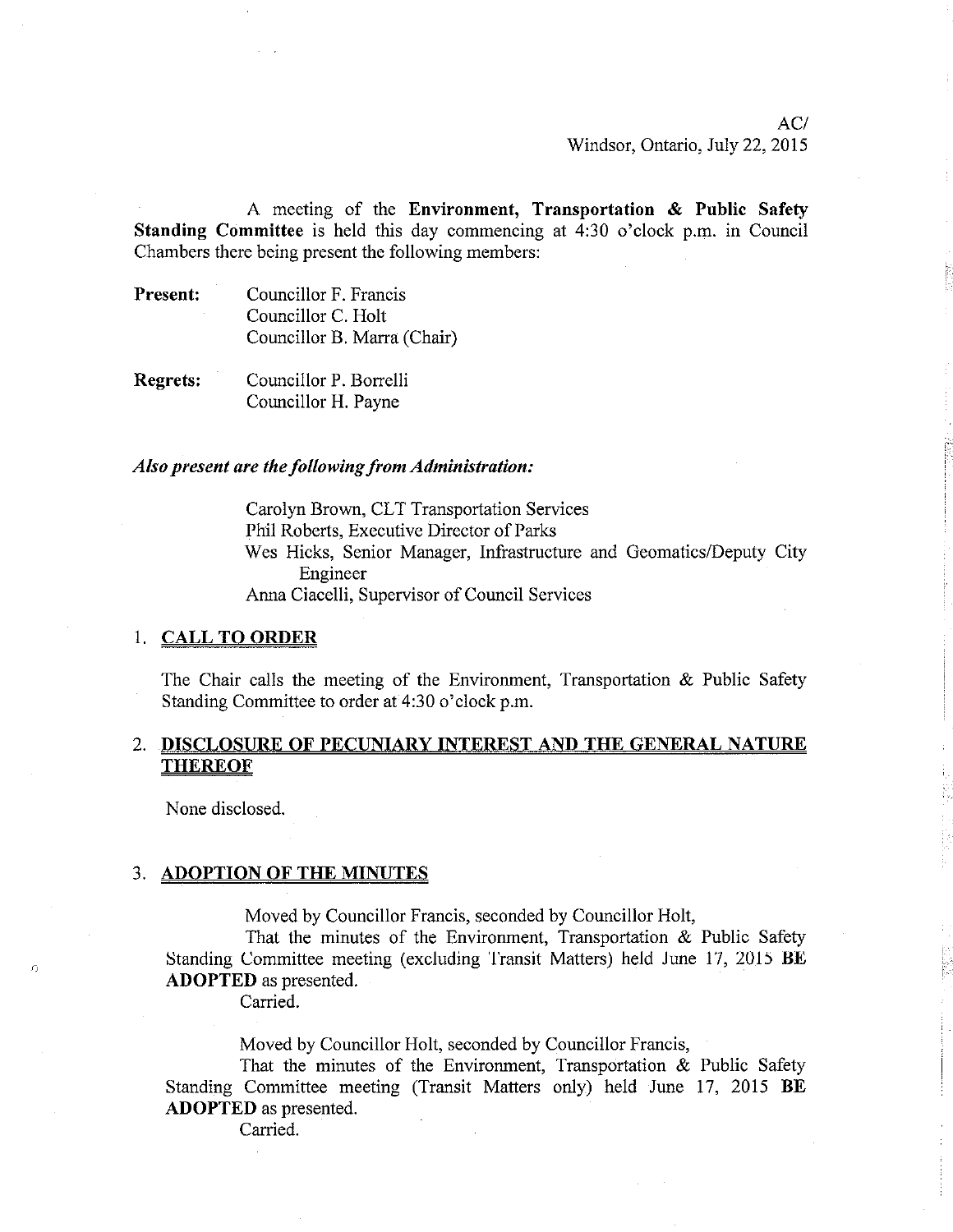## 4. REOUEST FOR DEFERRALS. REFERRALS OR WITHDRAWALS

None requested.

### 5. COMMUNICATIONS

None.

### 6. PRESENTATIONS AND DELEGATIONS

# Windsor Bicycline Committee - Report No. 59 (renamine committee to Active Transportation Committee. along with Terms of Reference and mandate

Klaus Dohring, member of the Windsor Bicycling Committee, appears before the Environment, Transportation & Public Safety Standing Committee regarding the Windsor Bicycling Committee - Report No. 59 (renaming committee to Active Transportation Committee, along with Terms of Reference and mandate) and is available for questions.

Councillor Francis inquires as to whether the potential name change will take away from the prime directive of the committee being established to begin with. Mr. Dohring indicates that they brought it up as a potential concem but that the name change refers to self-propelled transportation, when you get off the bicycle you are now a pedestrian and this name would encompass al1 roles of a cyclist.

Councillor Francis inquires as to whether a committee name change happens often, and whether it is typical. Councillor Marra indicates that the committee can make a recommendation and then it would be forwarded to Council for decision.

Moved by Councillor Francis, seconded by Councillor Holt,

That the request to rename the Windsor Bicycling Committee to the "Active Transportation Committee" BE REFERRED TO COUNCIL FOR DECISION, and that the Terms of Reference and Mandate (attached as Appendix A) for the proposed Active Transportation Committee BE RECEIVED for information.

Carried.

# Windsor Essex Counfy Environment Committee Report No. 90 (Municipal Declaration - The Right to a Healthy Environment)

Claire Ferris, Blue Dot Windsor Organizet & WE-YACC Youth Advisor, appears before the Environment, Transportation & Public Safety Standing Committee regarding The Windsor Essex County Environment Committee Report No. 90 (Municipal Declaration - The Right to a Healthy Environment) and provides a brief outline of the initiative including that a number of supporters have come forward as well as noting that many other municipalities have also supported the declaration. She encourages the members of the Standing Committee to endorse the declaration to help ensure that generations to come will have the right to a healthy environment.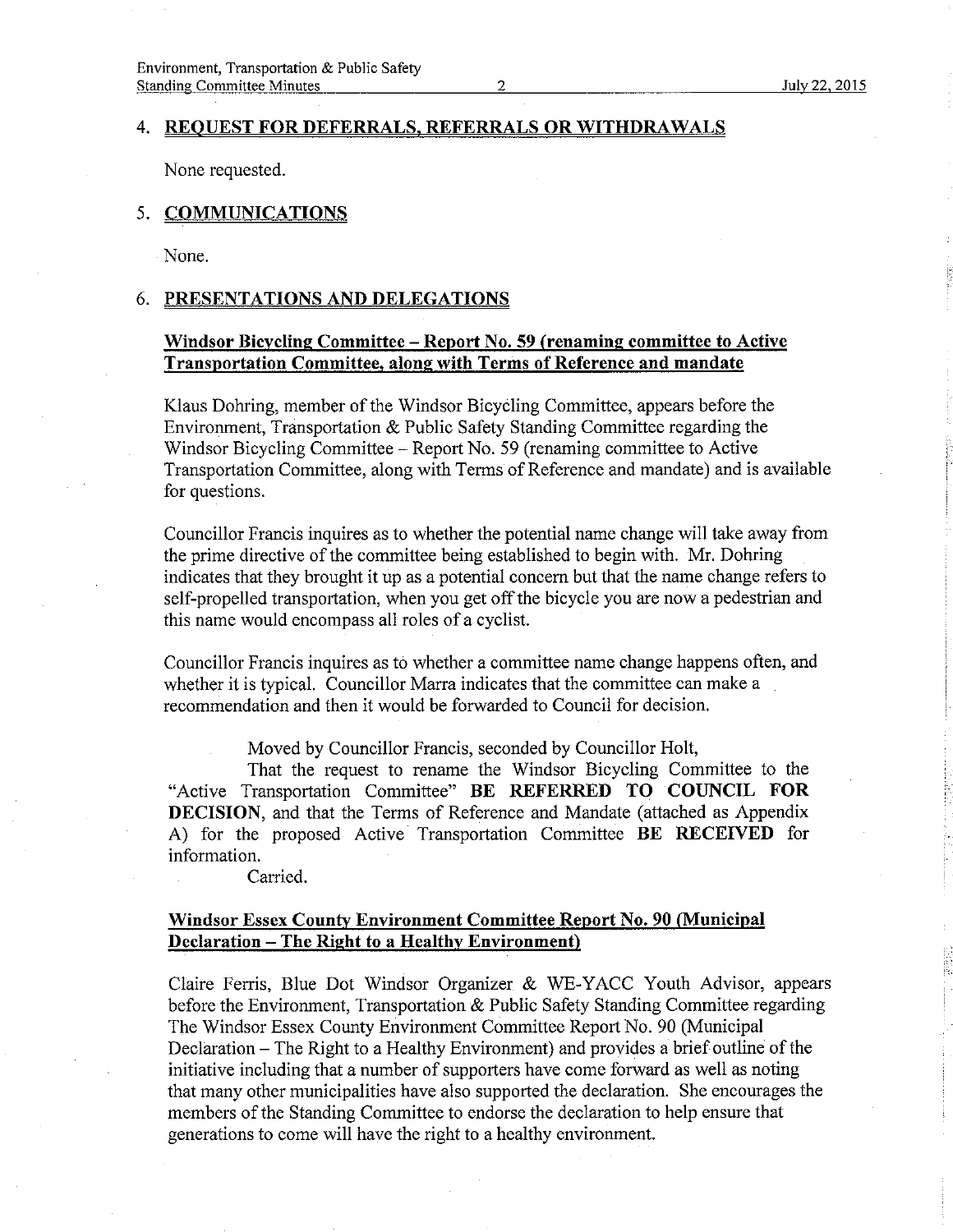Councillor Francis inquires as to whether any concems/problem areas exist in adopting this declaration. Phil Roberts, Executive Director of Parks & Facilities appears before the Environment, Transportation & Public Safety Standing Committee, indicating that this the declaration is a standard part of our larger framework and is part of initiatives that are already in place. He doesn't see any concem with adopting the declaration in terms of additional workload for staff.

Moved by Councillor Holt, seconded by Councillor Francis,

That City Council APPROVE the following recommendations made by the Windsor-Essex County Environment Committee:

- 1. Offrcially recognize the Right to a Healthy Environment, through <sup>a</sup> Municipal Declaration or equivalent measure;
- 2. Respect, protect and fulfill the right to a healthy environment within municipal boundaries; and
- 3. Encourage provincial and federal action to protect the right to <sup>a</sup> healthy environment for all Canadians; and further

That the following proposed amendments to the Municipal Declaration (attached as Appendix A) BE ADDED to:

- Include a concrete action that the Federal government can strive towards; and
- Include interim targets and timelines for implementation within the 20year strategic plan.

Carried.

Councillor Holt takes a moment to recognize Ms. Ferris and her hard work and acknowledges the number of postcards submitted by local school children supporting the initiative as well as her part in getting this important message out.

## 7. COMMITTEE MATTERS

## Minutes of the Town and Gown Committee meeting held May 6, 2015

Moved by Councillor Francis, seconded by Councillor Holt,

That the minutes of the Town and Gown Committee meeting held May 6, 2015 BE RECEIVED for information.

Carried.

# Minutes of the Windsor Essex County Environment Committee meeting held May 28.2015

Moved by Councillor Francis, seconded by Councillor Holt, That the minutes of the Windsor Essex County Environment Committee meeting held May 28,2015 BE RECEIVED for information.

Carried.